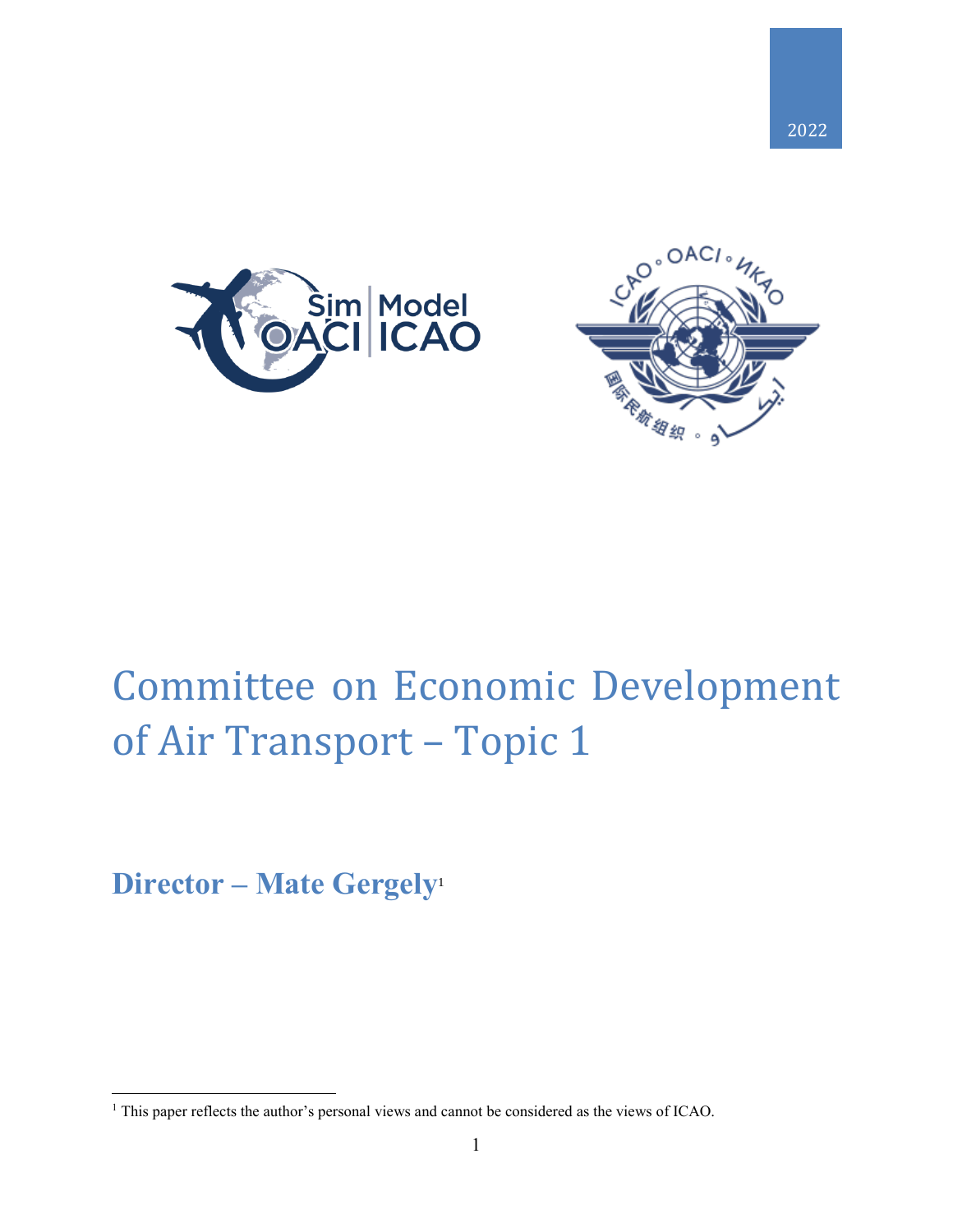# THE QUESTION OF FOREIGN OWNERSHIPAND CONTROL

## 1. Global Context

The air transport industry has known major trends of liberalization starting from the deregulation of air transport in the United States in the 1980s to the liberalization policy in Europe in the 1990s. These trends are, however, centered mainly on the domestic liberalization air traffic rights to allow airlines to serve as many markets as possible, i.e. market access liberalization. International air transport is governed by bilateral Air Service Agreements, which contain restrictions on the number of airlines and frequency of services on many international routes, while many States have limits on airline ownership and control by foreign nationals.

This briefing paper examines the progress made regarding the development of an international agreement on air carrier ownership and control. This topic relates to Strategic Objective 4— Economic Development of Air Transport, among ICAO's five Strategic Objectives.<sup>2</sup>

# 2. Air Carrier Ownership and Control in International Air Transport

The question of air carrier ownership and control remains critical among the several rounds of liberalization policies. These policies are generally viewed as still restrictive with regard to ownership and control. According to ICAO, 90% of Air Services Agreements contain a so-called "nationality clause," whereby States will only accept service from a foreign carrier (the carrier of the other bilateral contracting State), if that carrier is "substantially owned and effectively controlled" by the other bilateral contracting State or by its citizens.<sup>3</sup> The consequence of these strict rules is easy to see: airlines cannot merge across borders or (because most States back up the nationality clause with domestic legislation banning foreign ownership of their airlines) cannot establish subsidiary operations in other States. Almost no States have decided to relax ownership and control regulation despite the merits of the global benefits of air transport liberalization; the pace of such initiatives remains slow.

As a consequence, alternatives, such as global alliances, have been developed by the airline industry to mitigate and circumvent national airline ownership restrictions. This effort to work around the traditional rules has been especially pronounced when the airline industry is experiencing growth and expansion. Without these restrictions, consolidation through full-scale

 $\overline{a}$ 2 ICAO Business Plan 2017-2019, 2016:

http://www.icao.int/Meetings/a39/Documents/Business%20Plan%202017-2019.pdf

<sup>&</sup>lt;sup>3</sup> What do these terms mean? Typically, we look to domestic legislation to establish the benchmarks. "Substantial" ownership" usually means 50% or more of the voting equity of an airline, but "effective control" is more of a fluid non-mathematical idea that looks at the actual legal and business structure of an airline to see how much of its operations are influenced or even mandated by shareholders who are not citizens of the designating country.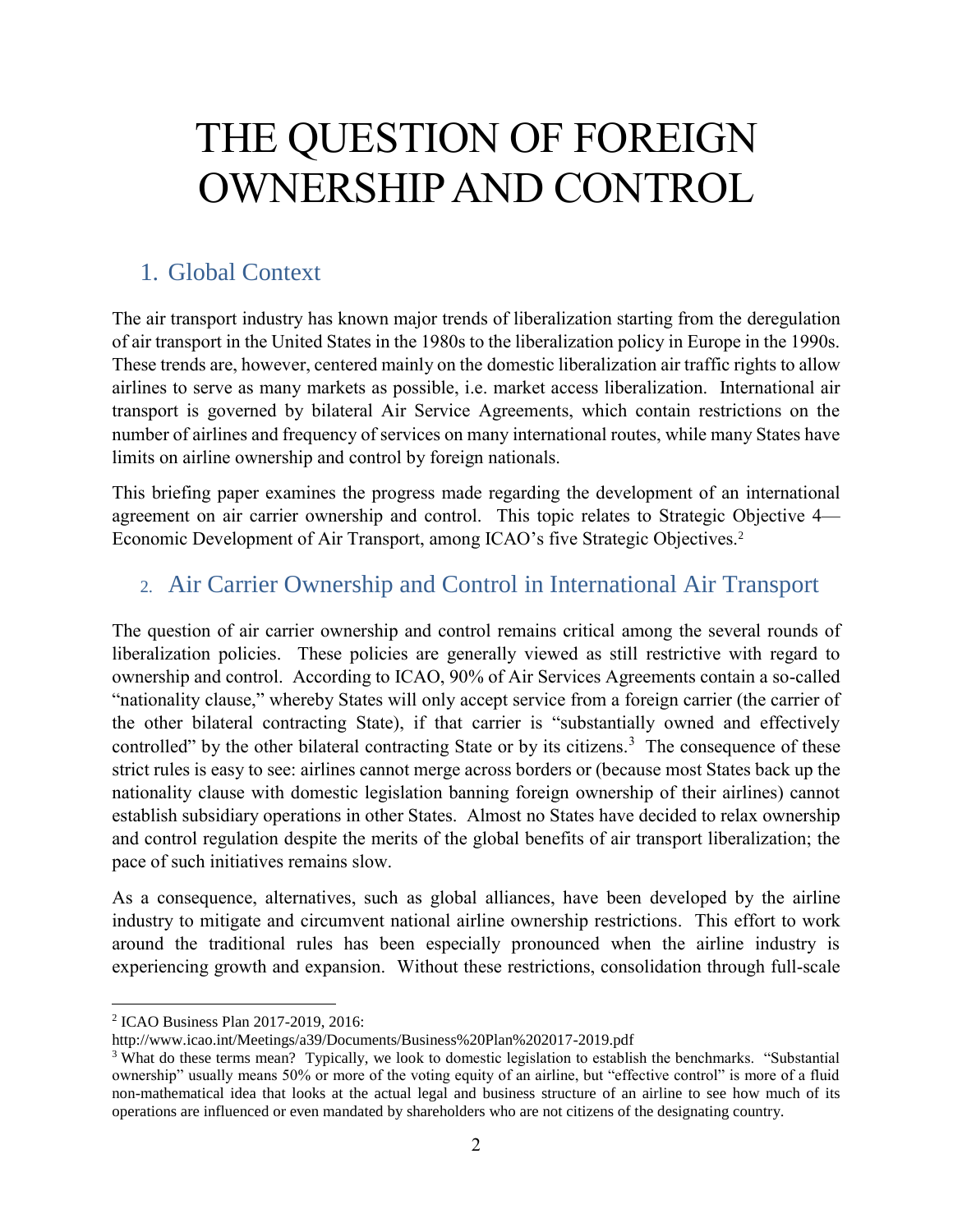cross border mergers and acquisitions would be possible. If that could be achieved, it would have considerable financial and operational benefits in the airline industry, including cutting down costs by consolidating redundant operations and reducing inefficient overlapping competition among allied carriers. On the other hand, some commentators argue that there is a lack of concerted lobbying among by the global airline industry to radically change the current restricted nationality and ownership rules; perhaps this situation is in part a consequence of the benefits perceived by some airlines from preserving the protectionist status quo.<sup>4</sup>

Indeed, ownership and control rules have often been considered by many States as a matter of national sovereignty, whereas other commentators consider this the rules to be "barely disguised protectionism," arguing that "protecting national sovereignty…does not necessarily require foreign ownership limits."<sup>5</sup> In that context, a concept of "regulatory" nationality has been proposed by the World Economic Forum to "replace a citizenship definition of nationality". The proposed concept is described as "similar to the idea of principal place of business, but more narrowly defined and therefore less likely to restrain airlines planning subsidiaries in foreign locations."<sup>6</sup>

During ICAO's 39th General Assembly, Brazil, Chile, New Zealand and Singapore presented a paper entitled "Perspectives on ICAO's Multilateral Agreement to Liberalize Market Access." The co-sponsors of the paper note that "it is desirable that the liberalisation of airline ownership and control and the liberalization of market access, in particular fifth freedom traffic rights, progress together;" in so doing, it allows airlines incentives "to circumvent fifth freedom traffic rights restrictions by a State through investing in or setting up an airline in that State."**<sup>7</sup>**

The development of an ICAO-brokered international agreement for States to relax ownership and control requirements for airline designation could find inspiration in past initiatives. For example, there was a semi-official "agreement" reached in 2009 by States under the IATA Agenda for Freedom Summit initiative to liberalize key aspects of international air transport regulatory practice, including airline ownership and control. The agreement would allow waiver of the socalled "nationality clause" in bilateral Air Services Agreements on the basis of reciprocity; following that IATA initiative, seven States signed a political commitment, a so-called Statement of Policy Principles, which was also endorsed by the European Commission and later signed by four additional States. Of course, as an IATA-led arrangement, it is not a treaty as such among sovereign States, but it does reflect the desire of some States to break away from the traditional confines of the nationality rule.

<sup>4</sup> CAPA Airline Leader Summit in Dublin in May-2017: https://centreforaviation.com/insights/analysis/airlineownership-and-control-rules-at-once-both-irrelevant-and-enduring-345816

<sup>5</sup> *Idid*.

<sup>&</sup>lt;sup>6</sup> *Idid*. Regulatory nationality would refer to the state that oversees the airline's compliance with safety, labour and environmental regulations, where the majority of its aircraft are registered, and where it pays taxes. This would separate the nationality of an airline, as determined from a regulatory point of view, from the nationality of those owning its shares or making its operational decisions both of which are currently limited by the traditional nationality rule.

<sup>7</sup> ICAO, *supra* note 1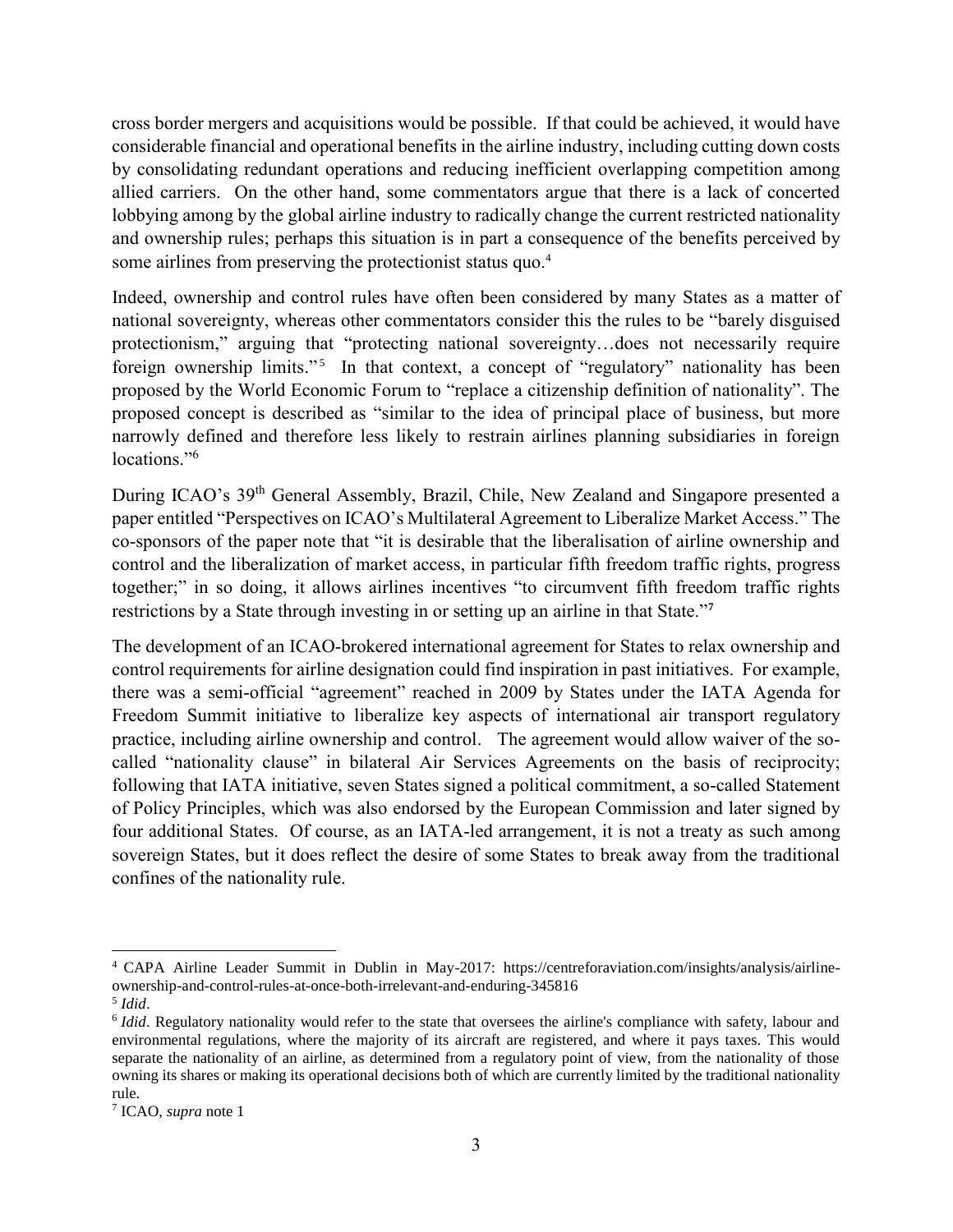# 3. General Development: Towards an Agreement on Air Carrier Ownership and Control

Once every decade, ICAO holds a worldwide air transport conference (ATConf) to examine the key issues and related regulatory framework governing the development of air transport. The most recent conference (ATConf/6) was held in Montreal from 18 to 22 March 2013 with the participation of a thousand delegates and observers from 131 Member States and 39 international organizations. <sup>8</sup> The main outcomes of ATConf/6 can be summarized in four key points: (1) highlighting air transport policy as an integral element of a sustainable civil aviation system; (2) reaffirming the objective of enhanced liberalization and ICAO's leadership role in developing related policies and tools; (3) opening up new perspectives for the modernization of the global regulatory framework; and (4) providing a basis for concrete actions by ICAO.<sup>9</sup>

In May 2014, experts from 27 member States and 18 observer States and international organizations participated in the twelfth meeting of the Air Transport Regulation Panel  $(ATRP/12)$ , in order to assist the ICAO Secretariat in the ATConf/6 follow-up work.<sup>10</sup> The Panel noted that the work of the ATRP will take into consideration the interests of all stakeholders including an effective and sustained participation of States in international air transport, as well as the ICAO Strategic Objectives for 2014-2016. In that regard, the ATRP has committed to undertake several actions and measures, including further development of ICAO's policy and guidance material on international air transport regulation and liberalization. Accordingly, ATRP is charged with further consideration of strategic issues relating to air transport liberalization. These include: (1) a long-term vision for international air transport liberalization; <sup>11</sup> (2) an international agreement for member States to liberalize market access and air carrier ownership and control; (3) regulatory approaches for fair competition; and (4) a set of core principles on consumer protection. Moreover, a working group (WG) was established to analyze and prepare the draft text of either a comprehensive or a supplemental agreement on market access liberalization, and an agreement related to air carrier ownership and control.

In October 2013, the ICAO 38th General Assembly discussed the progress made, following ATConf/6, with regard to the development of an international agreement on air carrier ownership

<sup>8</sup> ICAO Assembly — 38th Session. Economic Commission, A38-WP/56 presented by the Council, Outcome of the Sixth Worldwide Air Transport Conference (ATConf/6), 31 July 2013: www.icao.int/Meetings/a38/Documents/WP/wp056\_en.pdf.

<sup>9</sup> *Idid*

<sup>&</sup>lt;sup>10</sup> ICAO. Air Transport Regulation Panel, Twelfth Meeting ATRP/12 from 26 to 30 May 2014, 19 June 2014: http://www.icao.int/Sustainability/Compendium/Documents/ReferenceDocuments/ATRP12\_Report\_en.pdf

 $11$  In May 2014, the ICAO Council adopted, based on the recommendation ATRP/12-1 of the Panel, a long-term vision for international air transport liberalisation, to serve as a reference point and inspirational guide for member States in their pursuit of the ultimate goal of liberalisation:

<sup>&</sup>quot;*We, the member States of the International Civil Aviation Organization, resolve to actively pursue the continuous liberalization of international air transport to the benefit of all stakeholders and the economy at large. We will be guided by the need to ensure respect for the highest levels of safety and security and the principle of fair and equal opportunity for all States and their stakeholders*":

[https://www.icao.int/Meetings/ICAN2017/Documents/YWang\\_presention\\_for\\_ICAN2017.Dec2017.pdf;](https://www.icao.int/Meetings/ICAN2017/Documents/YWang_presention_for_ICAN2017.Dec2017.pdf) https://www.icao.int/Sustainability/Compendium/Documents/ReferenceDocuments/ATRP12\_Report\_en.pdf.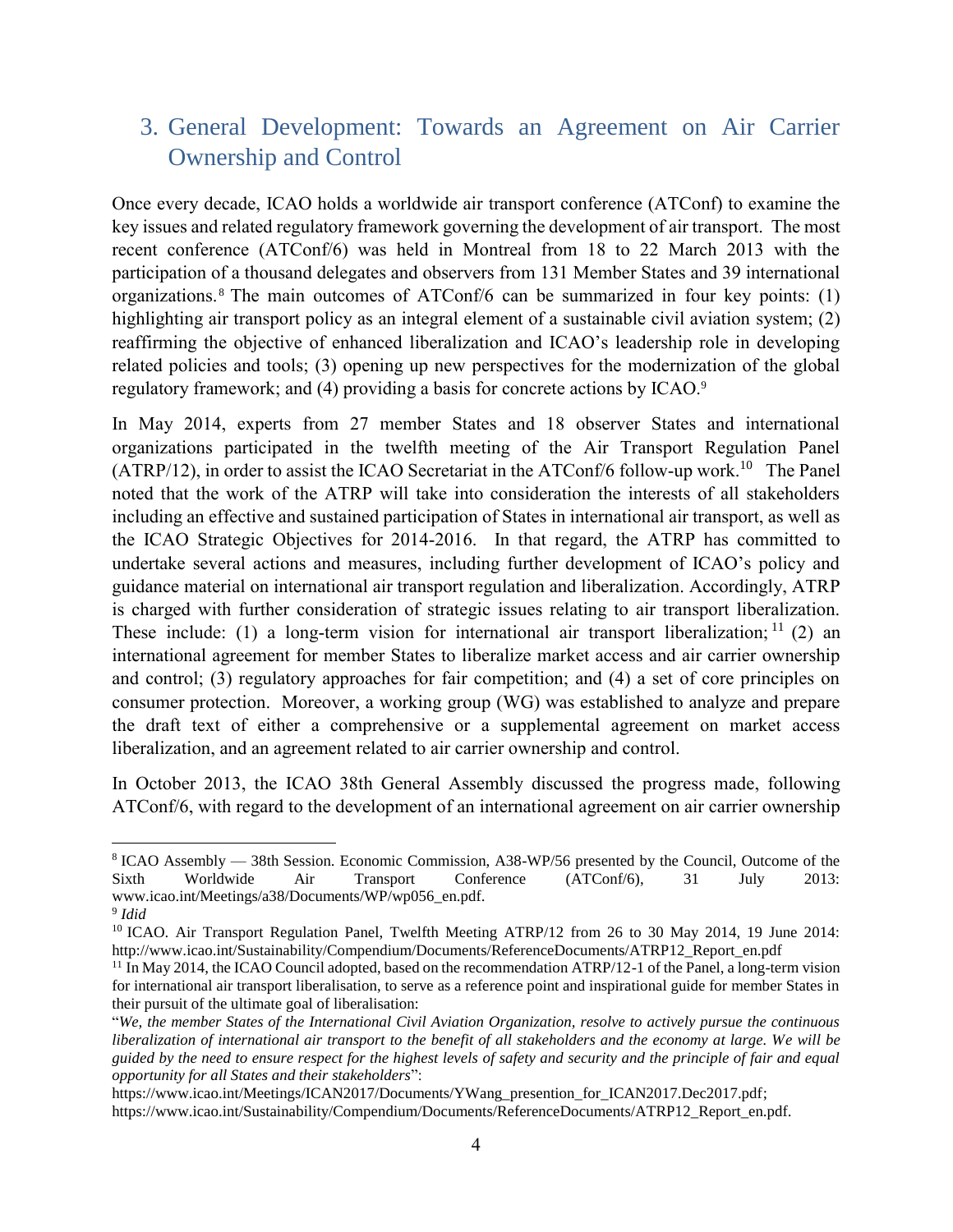and control. Assembly Resolution A38-14 requested the Council, inter alia, "to initiate work on the development of an international agreement to liberalize air carrier ownership and control."<sup>12</sup>

In June 2015, the ATRP-WG reviewed the first draft of two agreements on the liberalization of market access, and the liberalization of foreign investment restrictions in international airlines. General agreement was reached on certain administrative and technical provisions including "definitions, recognition of certificates, safety, security, user charges consultation and withdrawal."<sup>13</sup>

In September 2015, the thirteenth meeting of the panel (ATRP/13) examined the revised draft agreement. Draft texts on five key areas were addressed and prepared: traffic rights, safeguards, air carrier ownership and control, amendment, and reservations. The work of the panel on the draft agreement has benefited from the outcomes of the third ICAO Air Transport Symposium (IATS) in March 2016, which addressed, inter alia, issues relating to competition in international air transport. $^{14}$ 

In his presentation on ICAO's work on air transport policy and regulation, Yuanzheng Wang, chief of the Economic Regulatory Framework Section at ICAO, emphasizes the outstanding issues regarding the adoption of the final agreements; these issues consist of the form of agreement (whether comprehensive or supplemental), the scope and pace of liberalization (the grant of traffic rights), the safeguard provisions (what and how to cover), and the agreement on Ownership and Control (stand-alone or incorporated into the baseline agreement).<sup>15</sup> These key areas were identified, yet consensus was not reached.<sup>16</sup> It is envisaged that the final draft text of the agreements will be presented to the governing bodies, followed by consultations with ICAO member States, during the period from 2017 to 2019.<sup>17</sup>

<sup>&</sup>lt;sup>12</sup> ICAO Assembly —39th Session, Economic Commission, A39-WP/5, presented by the Council, Progress Report on the Development of International Agreements on the Liberalization of Market Access, Air Cargo and Air Carrier Ownership and Control, 5 July 2016: https://www.icao.int/Meetings/a39/Documents/WP/wp\_005\_en.pdf <sup>13</sup> *Idid.*

<sup>14</sup> *Idid.*

<sup>15</sup> ICAO, ICAN 2017, December 2017:

[https://www.icao.int/Meetings/ICAN2017/Documents/YWang\\_presention\\_for\\_ICAN2017.Dec2017.pdf;](https://www.icao.int/Meetings/ICAN2017/Documents/YWang_presention_for_ICAN2017.Dec2017.pdf) See also *supra* note 6.

<sup>16</sup> ICAO, s*upra* note 6.

<sup>17</sup> ICAO, s*upra* note 9.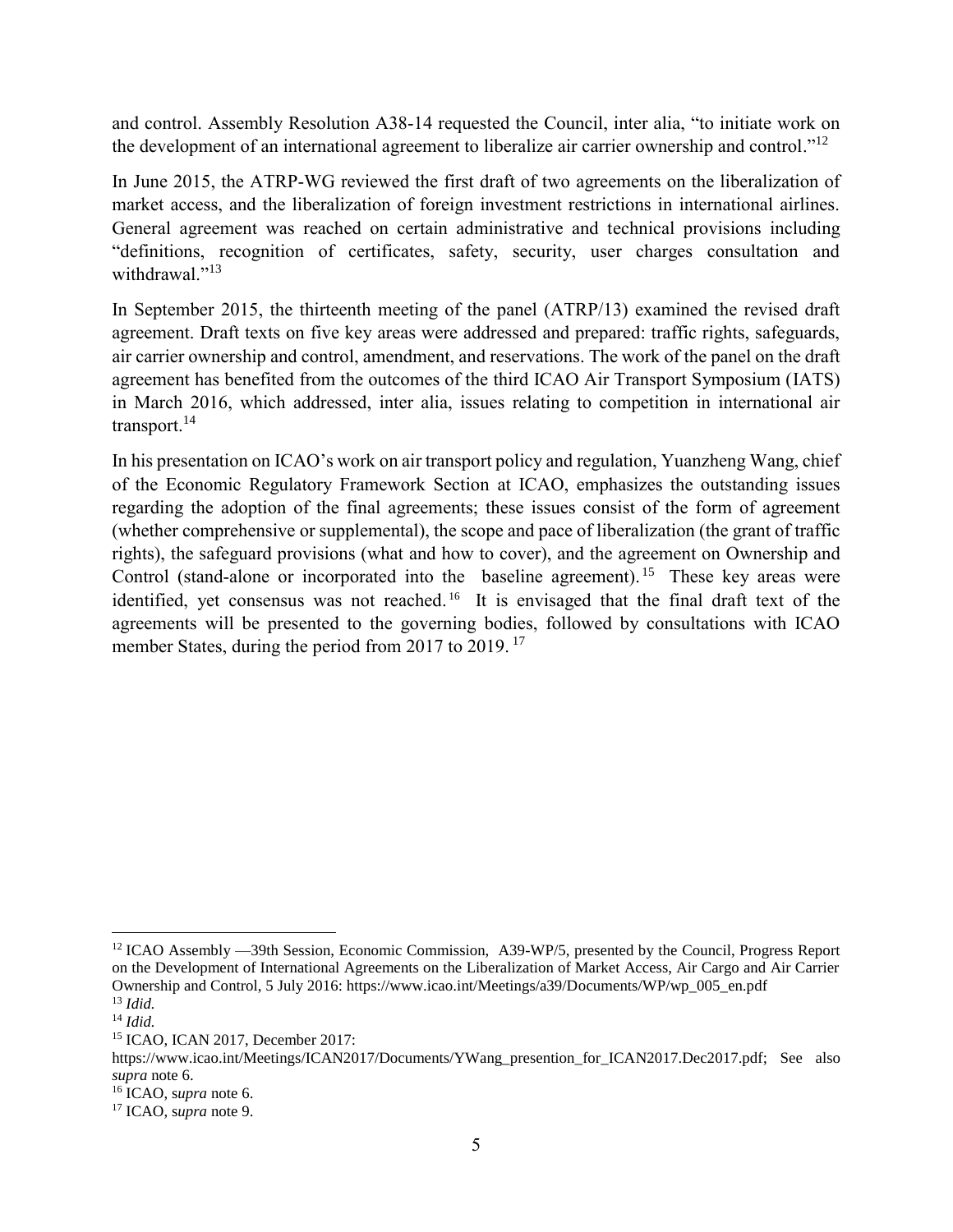# 4. Non-exhaustive list of potential questions to be addressed by the delegates

1. ICAO has accepted the possible need for multilateral liberalization of both market access and the foreign ownership rule: do you agree that more multilateral air transport liberalization is the most effective way for ICAO to proceed?

2. Is ICAO the optimal forum for multilateral agreements on air transport or should these agreements be negotiated regionally or even bilaterally?

3. Are ICAO's current institutional arrangements (Air Transport Conferences and Working Groups, etc.) sufficient and efficient for purposes of pursuing multilateral air transport liberalization?

4. Does ICAO have a role to play in economic matters or should it focus only on safety and security matters?

5. Should ICAO circulate a draft multilateral treaty on foreign ownership or should it simply issue guidelines to its member States and ask them to include these guidelines in their bilateral treaties?

6. Should ICAO limit itself to framing a common definition of "substantial ownership" and "effective control" rather than trying to create a new multilateral agreement on foreign ownership?

7. Would introducing a new idea of "regulatory" nationality ensure that safety is not compromised by removing the "citizenship" requirement on airline ownership?

8. The foreign ownership rule helps to ensure that airlines from all countries have limited access to capital investment; isn't this consistent with ICAO's mission of assuring equality of opportunity rather than allowing a few countries to dominate the global air transport industry?

9. What is the relationship between liberalization of market access and liberalization of the foreign ownership and control rule?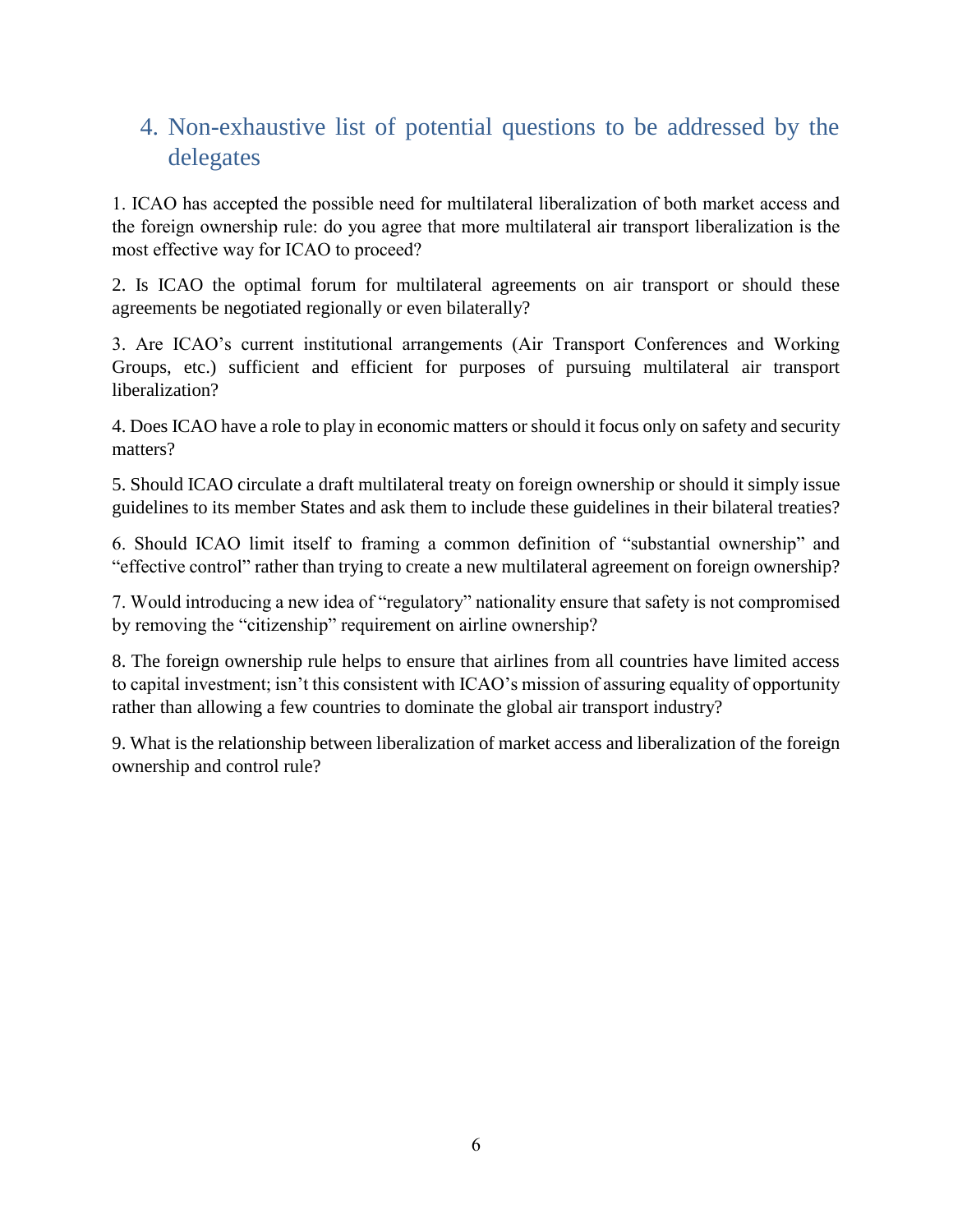## 5. Selected Bibliography

### Books

- Lelieur, Isabelle. Law and policy of substantial ownership and effective control of airlines: prospects for change. Routledge, 2017.
- Kleymann, Birgit, and Hannu Seristö. Managing strategic airline alliances. Routledge, 2017.
- Taneja, Nawal K. Simpli-Flying: optimizing the airline business model. Routledge, 2017.
- Iatrou, Kostas, and Mauro Oretti. Airline choices for the future: from alliances to mergers. Routledge, 2016.
- Havel, Brian F. Beyond open skies: a new regime for international aviation. Vol. 4. Kluwer Law International, 2009.
- Doganis, Rigas. The airline business. Psychology Press, 2006.

#### **Articles**

- Dennis, Patrick, Kristopher Gerardi, and Carola Schenone. "Common Ownership Does Not Have Anti-Competitive Effects in the Airline Industry." (2017).
- Azar, José, Martin C. Schmalz, and Isabel Tecu. "Anti-competitive effects of common ownership." (2017).
- Coleman, Martin. "Regulatory Responses to the Challenges Facing Large European Carriers in the New Global Market." The Air and Space Lawyer 28.1 (2015): 1.
- Braun, Lucas. "Liberalization or Bust: A Double Step Approach to Relaxing the Foreign Ownership and Control Restrictions in the Brazilian Aviation Industry." Air and Space Law 39.6 (2014): 341-363.
- Havel, Brian F., and Gabriel S. Sanchez. "Restoring Global Aviation's Cosmopolitan Mentalite." BU Int'l LJ 29 (2011): 1.
- Fu, Xiaowen, Tae Hoon Oum, and Anming Zhang. "Air transport liberalization and its impacts on airline competition and air passenger traffic." Transportation Journal (2010): 24-41.
- Tiroual, Rachid. "Competition and Subsidies in Air Transport Liberalization-The UAE-North American Dispute." J. Air L. & Com. 82 (2017): 345.
- Cavinato, Josh. "Turbulence in the Airline Industry: Rethinking America's Foreign Ownership Restrictions." S. Cal. L. Rev. 81 (2007): 311.
- Carney, Michael, and Isabelle Dostaler. "Airline ownership and control: A corporate governance perspective." Journal of Air Transport Management 12.2 (2006): 63-75.
- Chang, Yu-Chun, George Williams, and Chia-Jui Hsu. "The evolution of airline ownership and control provisions." Journal of Air Transport Management 10.3 (2004): 161-172.
- Agusdinata, Buyung, and Wouter De Klein. "The dynamics of airline alliances." Journal of Air Transport Management 8.4 (2002): 201-211.